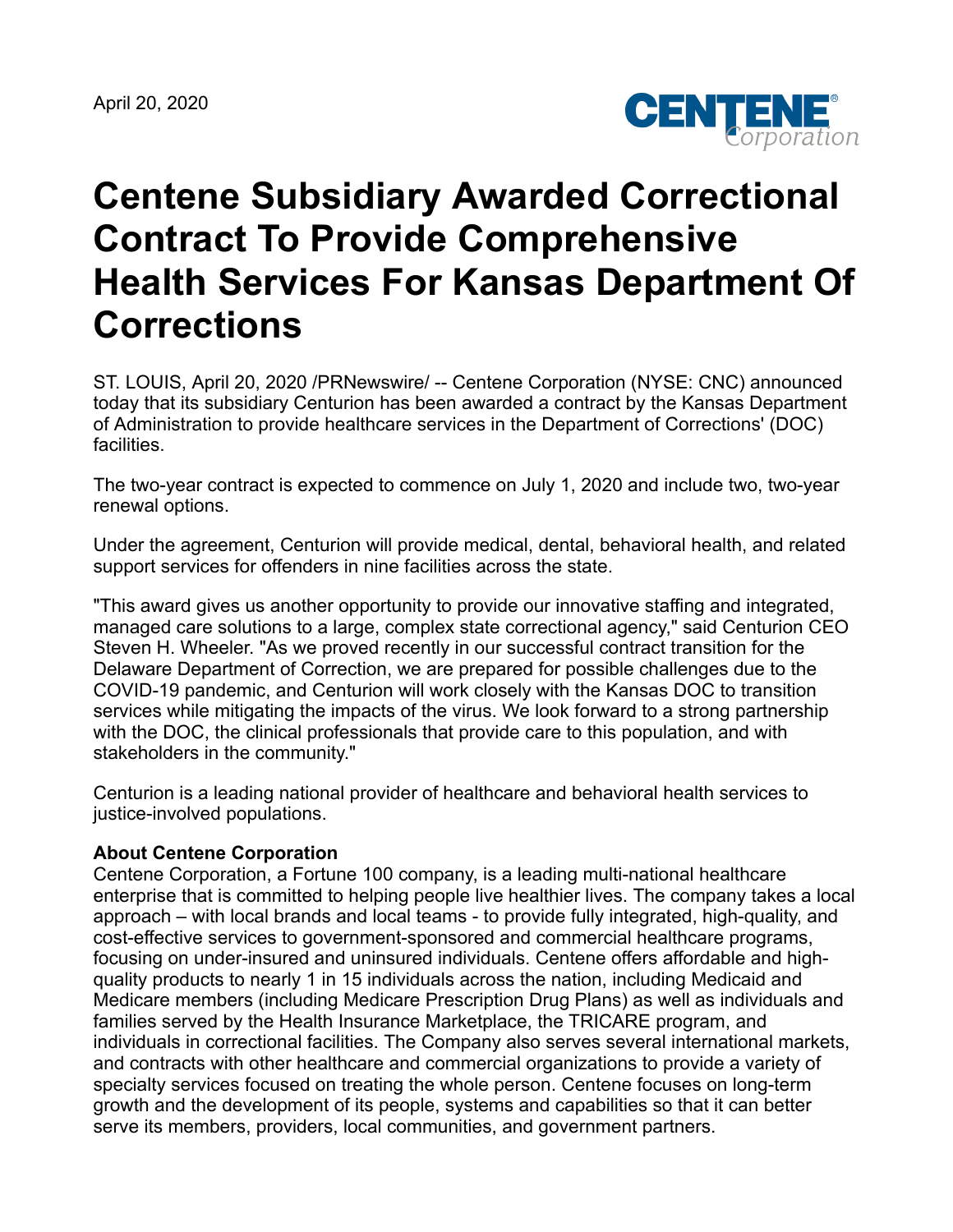Centene uses its investor relations website to publish important information about the company, including information that may be deemed material to investors. Financial and other information about Centene is routinely posted and is accessible on Centene's investor relations website, <http://www.centene.com/investors>.

## **Forward-Looking Statements**

*All statements, other than statements of current or historical fact, contained in this press release are forward-looking statements. Without limiting the foregoing, forward-looking statements often use words such as "believe," "anticipate," "plan," "expect," "estimate," "intend," "seek," "target," "goal," "may," "will," "would," "could," "should," "can," "continue" and other similar words or expressions (and the negative thereof). Centene (the Company, our, or we) intends such forward-looking statements to be covered by the safe-harbor provisions for forward-looking statements contained in the Private Securities Litigation Reform Act of 1995, and we are including this statement for purposes of complying with these safe-harbor provisions. In particular, these statements include, without limitation, statements about our future operating or financial performance, market opportunity, growth strategy, competition, expected activities in completed and future acquisitions, including statements about the impact of our recently completed acquisition (the WellCare Acquisition) of WellCare Health Plans, Inc. (WellCare), other recent and future acquisitions, investments and the adequacy of our available cash resources. These forward-looking statements reflect our current views with respect to future events and are based on numerous assumptions and assessments made by us in light of our experience and perception of historical trends, current conditions, business strategies, operating environments, future developments and other factors we believe appropriate. By their nature, forward-looking statements involve known and unknown risks and uncertainties and are subject to change because they relate to events and depend on circumstances that will occur in the future, including economic, regulatory, competitive and other factors that may cause our or our industry's actual results, levels of activity, performance or achievements to be materially different from any future results, levels of activity, performance or achievements expressed or implied by these forward-looking statements. These statements are not guarantees of future performance and are subject to risks, uncertainties and assumptions. All forward-looking statements included in this press release are based on information available to us on the date hereof. Except as may be otherwise required by law, we undertake no obligation to update or revise the forward-looking statements included in this press release, whether as a result of new information, future events or otherwise, after the date hereof. You should not place undue reliance on any forward-looking statements, as actual results may differ materially from projections, estimates, or other forward-looking statements due to a variety of important factors, variables and events including but not limited to: the impact of COVID-19 on global markets, economic conditions and the healthcare industry and our results of operations, which is unknown, uncertainty as to our expected financial performance following completion of the WellCare Acquisition; the possibility that the expected synergies and value creation from the WellCare Acquisition will not be realized, or will not be realized within the expected time period; the risk that unexpected costs will be incurred in connection with the integration of the WellCare Acquisition or that the integration of WellCare will be more difficult or time consuming than expected; unexpected costs, charges or expenses resulting from the WellCare Acquisition; the inability to retain key personnel; disruption from the completion of the WellCare Acquisition, including potential adverse reactions or changes to business relationships with customers, employees, suppliers or regulators, making it more difficult to maintain business and operational relationships; the risk that, following the WellCare Acquisition, we may not be able to effectively manage our expanded operations; our ability to accurately predict and effectively manage health benefits and other operating expenses and reserves; competition; membership and revenue declines or unexpected trends;*